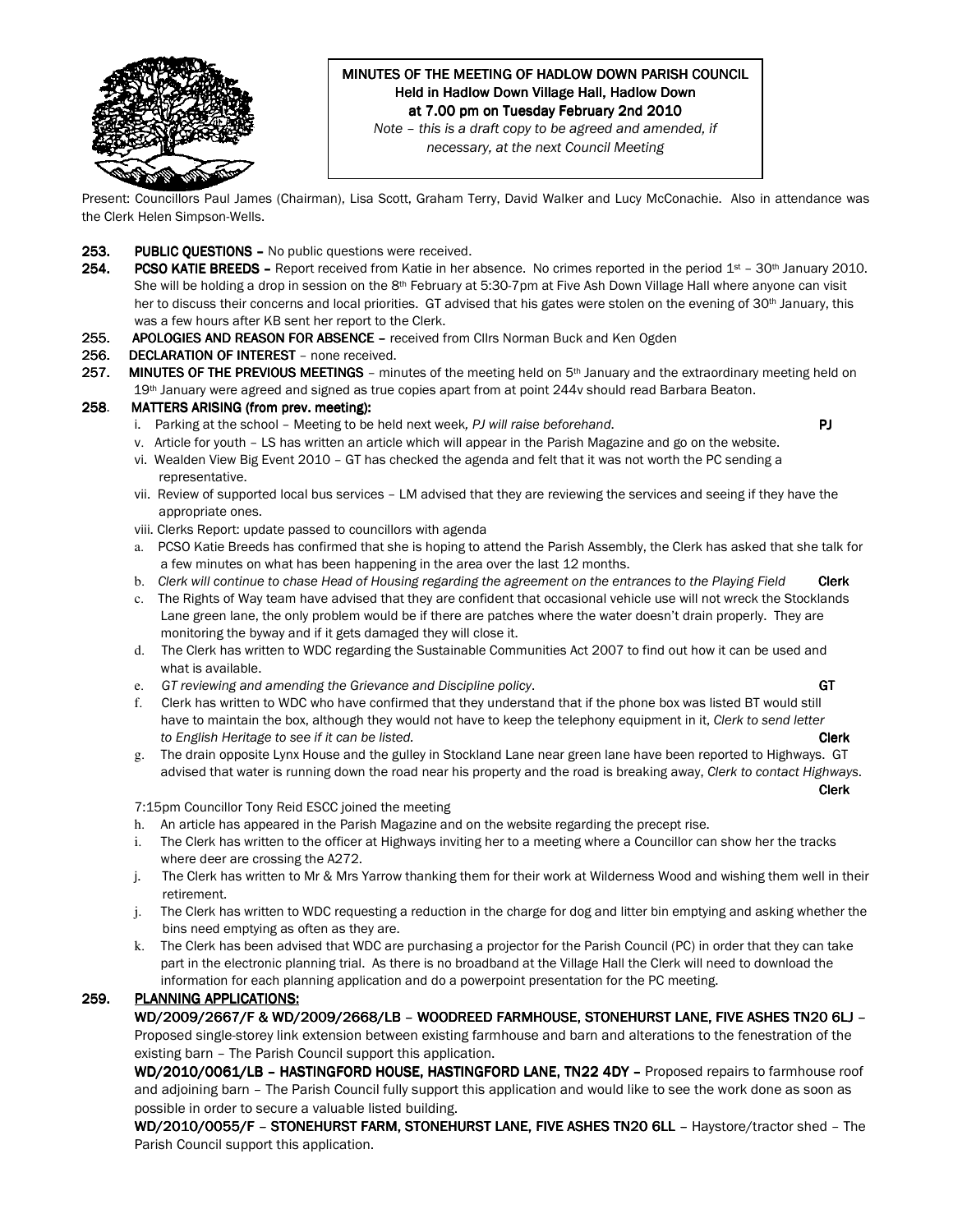# **GRANTED PLANNING PERMISSION:**

None received.

#### REFUSED PLANNING PERMISSION:

None received.

DW confirmed that he attended the planning meeting at WDC regarding Fir Tree Cottage and gave the PC's objections. Councillor Michael Lunn joined the PC meeting at 7:30pm

The Clerk has received correspondence from the Head of Planning at WDC regarding Fir Tree Cottage. He feels that the distance between the properties is significant, that there is adequate screening and he has advised that the design and access statement does not prevent future changes being made. The application before committee in January shows further revisions which will reduce the impact, i.e. the ground floor window is now omitted.

The Clerk received a copy of an email that was sent to Planning Department by Buxted Parish Council giving their comments to the recent planning application at Five Chimneys Farm. Hadlow Down PC raised questions about the building that has just gone up on the site, Clerk to write to Planning requesting that they investigate whether this has been given permission and if so whether it is in the correct position. The contract position of the contract position of  $\mathbb{C}$  lerk

- 258. ii. Community Led Plans database training ML advised that the training is being run by Rural Sussex in March and that he will attend.
	- iii. ML has been informed that the hatches are being used for pheasant rearing and are technically temporary structures.
	- iv. Booklet on 'Ways to tackle climate change' ML will be incorporating this into the Community Plan
- 260. REPORTS FROM CLLR. TONY REID, ESCC & CLLRs. KEN OGDEN AND NORMAN BUCK WDC TR advised that the budget will be debated at the next meeting. ESCC are asking for a council tax increase of 2.7%. they were initially planning a 3% increase but have managed to reduce this. GT asked whether the work required on the roads following the bad weather will have affected this figure. TR advised that they are proposing to increase highways maintenance by £8.5 million over the next two years, they will be reducing reactionary spending by ensuring that repairs are done well the first time around. £1 million is immediately available for pothole repair, drainage etc.

 There is a growing increase in the number of children at risk and the number of referrals, this means that the budget for this area has increased by 20%.

If the governments plans come in for paying for the care of some of the elderly, ESCC have only got half the funds that are needed to pay for it.

 Following the long freeze ESCC are doing a "lessons learned" exercise on how well the roads were kept open, they are hoping to speak to the parishes to get their feedback. It is felt that the current plans are alright for dealing with a normal winter but not for the extremes we have recently had. They will be looking at areas of particular difficulty for local people. DW commented that in West Sussex the roads were more efficiently cleared. GT requested that TR look into what else can be done i.e. can farmers help with clearing roads. LS advised that St Mark's School weren't allowed to clear the path outside the school which meant it was very slippery for parents and pupils. Chair advised that it should be the schools responsibility to get the children to school safely.

TR advised that Highways Department will be issuing a quarterly maintenance schedule to each parish.

TR apologised that he won't be able to attend the next SLR meeting.

 DW commented that at Ringmer where Highways Depot is based, the roads and pavements are very good. TR advised that this is mainly due to the secondary school being there.

261. BANK RECONCILIATION: - Bank reconciliation for 26<sup>th</sup> January 2010 agreed and signed as correct.

# 262. OTHER FINANCE MATTERS –

- i Burial ground contract Barcombe Landscapes have confirmed that they will charge £900, the same amount as this financial year. All agreed to accept, Clerk to write to them to extend contract. Clerk
- ii. Clerk reported that there had been a discrepancy over the amount Chandlers originally quoted of  $£466.54$  to be paid prior to delivery of the goods for the play area work. The amount charged on the invoice was £466.59 which meant that the PC actually paid 5p less than the invoice amount. The Clerk has spoken to Chandlers who are waiving the 5p.
- iii. Request has been received from Hadlow Down Short Mat Bowls Club for financial support for their Triples Tournament in March 2010. The PC commented that the club is an important part of the village. Chair proposed that the PC pay the £70 for the Village Hall hire, GT seconded, agreed by all. Clerk to write to club to confirm. Clerk
- iv. The Clerk suggested that the PC purchase RoSPA's guide to risk assessments of children's playgrounds. It was agreed to wait until the play area had been completed and then decide if it was needed.

263. ACCOUNTS FOR PAYMENT: The following were agreed for payment:

- i. Helen Simpson-Wells. Salary £623.08 includes £24.80 for mileage, £83.98 training hours and £3.60 expenses. £460 already paid by standing order, therefore cheque raised for £163.08.
- ii. WDC £130.07 litter bin emptying
- iii. Peter Gillies £24.59 in payment of invoice from Absolute Industrial to be taken from Pathfinder grant.
- 264. PLAY AREA GT reported that due to the Playing Field being very wet, not much work can be undertaken at present. 265. RISK ASSESSMENT - PJ to undertake quarterly assessments. Janet Tourell advised that she believed a risk
- assessment was undertaken at the Village Hall in September, she will forward the paperwork to the Clerk. PJ
- 266. PARISH COUNCIL VACANCY no response was received to the official notice regarding the vacancy. Clerk to put an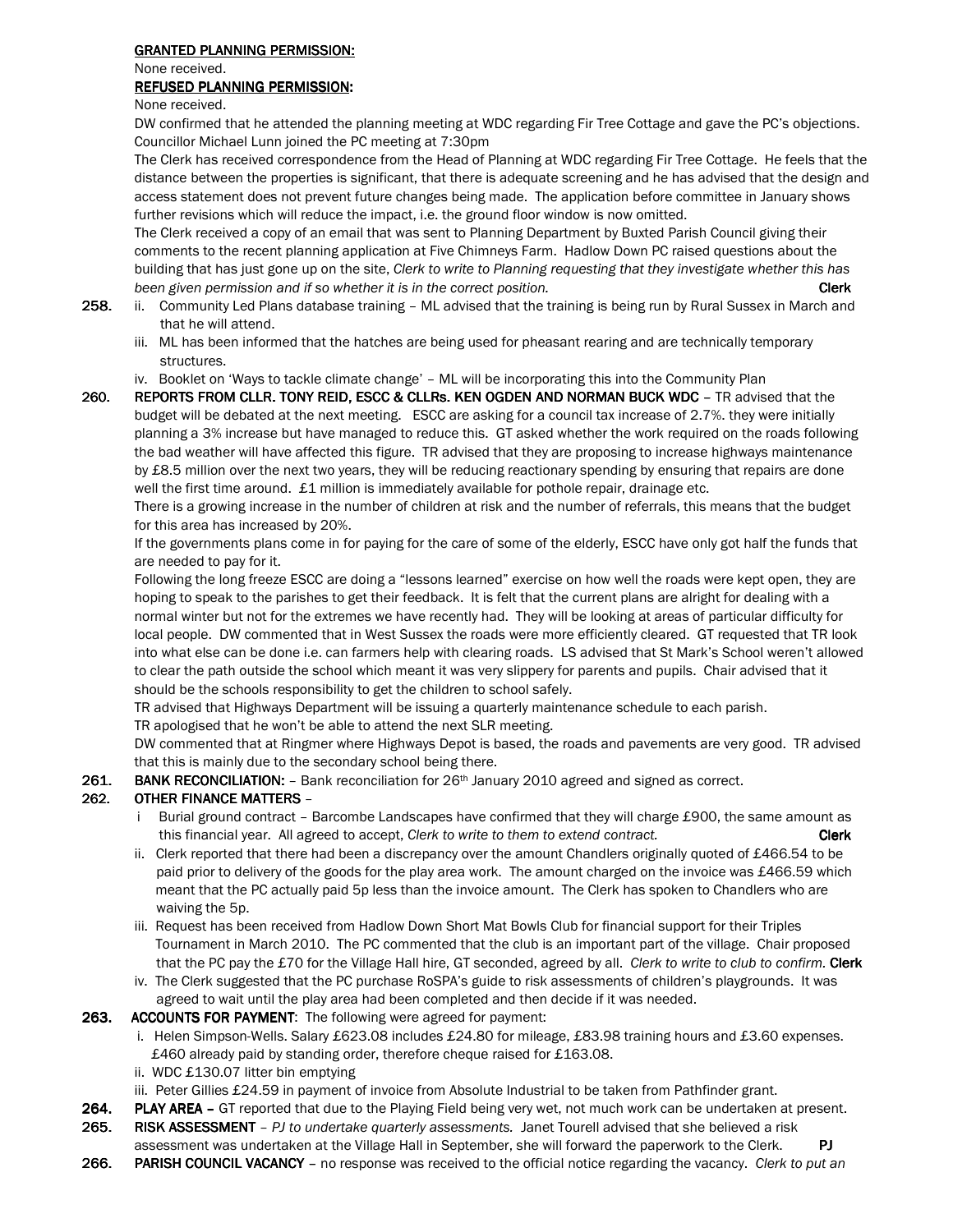advertisement on the notice boards and on the website to see if anyone is interested in being co-opted onto the Parish Council. If no response is received by the  $16th$  February an article will appear in the March edition of the Parish Magazine. Clerk

LS agreed to take on representation on the Old Village Hall Management Committee and on a short-term basis on the Emergency Committee. GT will continue to report on the play area and LS will take this over once it is up and running. Clerk to speak to Clerk at Buxted regarding sharing Safer Wealden Partnership and WDALC representation, although ML is happy to take on WDALC. ML will also take on the Rail Line Committee, Police Liaison Committee and one-off meetings i.e. SALC **Clerk** 

ML advised that he will need all the background paperwork for the roles he is taking on. For the moment GT will keep Neighbourhood Watch.

267. PUBLIC RIGHTS OF WAY NETWORK SURVEY - summary report received from the Rights of Way team. They have identified where work needs to be carried out and have already replaced 1 bridge and listed 3 others for repair/replacement.

 GT raised that a number of trees have been brought down by the heavy snowfall on the green lane in Stocklands Lane, Clerk will raise with Rights of Way team. Clearly a state of the control of the clerk clerk clerk clerk clerk

268. SEAT FOR SCHOOL LANE – Seat has been delivered, Clerk to contact G. Allen for a quote for putting it in and removing the old seat and making good the path surface underneath the seat, to also contact the insurance company to ensure that it is insured. **Clerk** 

### 269. REPORTS FROM COUNCILLORS (COUNCIL MATTERS AND OUTSIDE BODIES):

i. Neighbourhood Watch, Emergency Planning, New Village Hall Working Party and Playing Field Committee – Cllr. Graham Terry – advised that he and Rachel Lewis had a meeting with Margaret Beaton from AiRS, she has given GT a large amount of paperwork to read through. MB advised that it works best if the old Village Hall committee form the new Village Hall committee. A business plan will need to be done and a lot of money raised. They will also need to talk to SALC about the best way to go about it all and will need to visit recent village hall projects. There will be a lot of work involved. GT advised that it is clear that without the PC backing the project will fail. It is proposed to have an Open Day, however, more information will need to be available prior to this.

 Janet Tourell advised that she spoke to Richard Boswell who has advised that he can't do anything until he has had a brief from a committee. It was suggested that photographs of other recent Village Hall builds be displayed at the Open Day. TR mentioned that a lot of halls have bad acoustics, although GT advised that different acoustics are needed for different uses i.e. a band as compared to a speech or a theatrical production.

 GT also raised that a lot of useful information can be found on the East Sussex in figures website, regarding the demographics of the area.

- ii. Youth Cllr. Lisa Scott article will be going in the Parish Magazine regarding youth. The Village Hall want to put in railings and a ramp, they received one quote that was excessive. The second quote was: £520 + VAT for a ramp for the front door and £670 + VAT for steps at the side and to fit the existing handrail. LS will go back to the company to also ask about a handrail being put up by the front steps. ML asked for a further quote. DW suggested a decking area to the side with wooden steps.
- iii. Community Strategies, Sustainable Development and Environment Matters Cllr. Michael Lunn hoped to have completed the Community Plan however it has been too big to print and he has had to liaise with many other areas, it is now all coming together. Photographs will be going in and ML hopes to get it out on a CD-Rom in the next week. All Councillors are requested to have read it prior to the March meeting in order that it can be discussed then. ALL
- iv. Easylink Cllr. Lucy McConachie advised that she will be attending the Wealdlink meeting. She will also put an article in the Parish Magazine regarding the new service available to Crowborough. **LM**
- v. Rights of Way, Highways and Footpaths Cllr. David Walker nothing to report. It was raised that the manhole and drains have been repaired outside the Little England Farm entrance on the A272 however the ductwork that joins them all together hasn't been repaired. Clerk to report to Highways. Clerk TR advised that he is pushing that drainage on the roads be sorted
- vi. Burial Ground Cllr. Paul James nothing to report.

Clerk advised that Highways had completed the work in Stocklands Lane near the White House. The leaning footpath sign and stile opposite Hadlow House have been reported to Highways.

 The Clerk received an email from Eddie Westfield confirming that during the bad weather vulnerable people were contacted to check that they were alright.

 The trees opposite Keepers Cottage in Brick Kiln Lane were reported to Highways as they were considered a danger to road users.

 Chair advised that he and GT visited the East Sussex Record Office at Lewes to view the archives. They can confirm that the PC do own the land the Village Hall stands on. Clerk to contact Barclays to ascertain where the deeds were sent to when their branch in Mayfield shut. Chair advised that he will do a report of the visit for the Parish Assembly. Clerk Councillor Tony Reid left at 8:50pm

Chair proposed that the PC support the friends of East Sussex Record Office (£24.00 per annum) or give them a donation, they were very helpful and the items were in excellent condition. Clerk to add to agenda for the next meeting. Clerk

#### 270. CLERK'S MATTERS:

i. Clerks hours were checked, agreed and signed